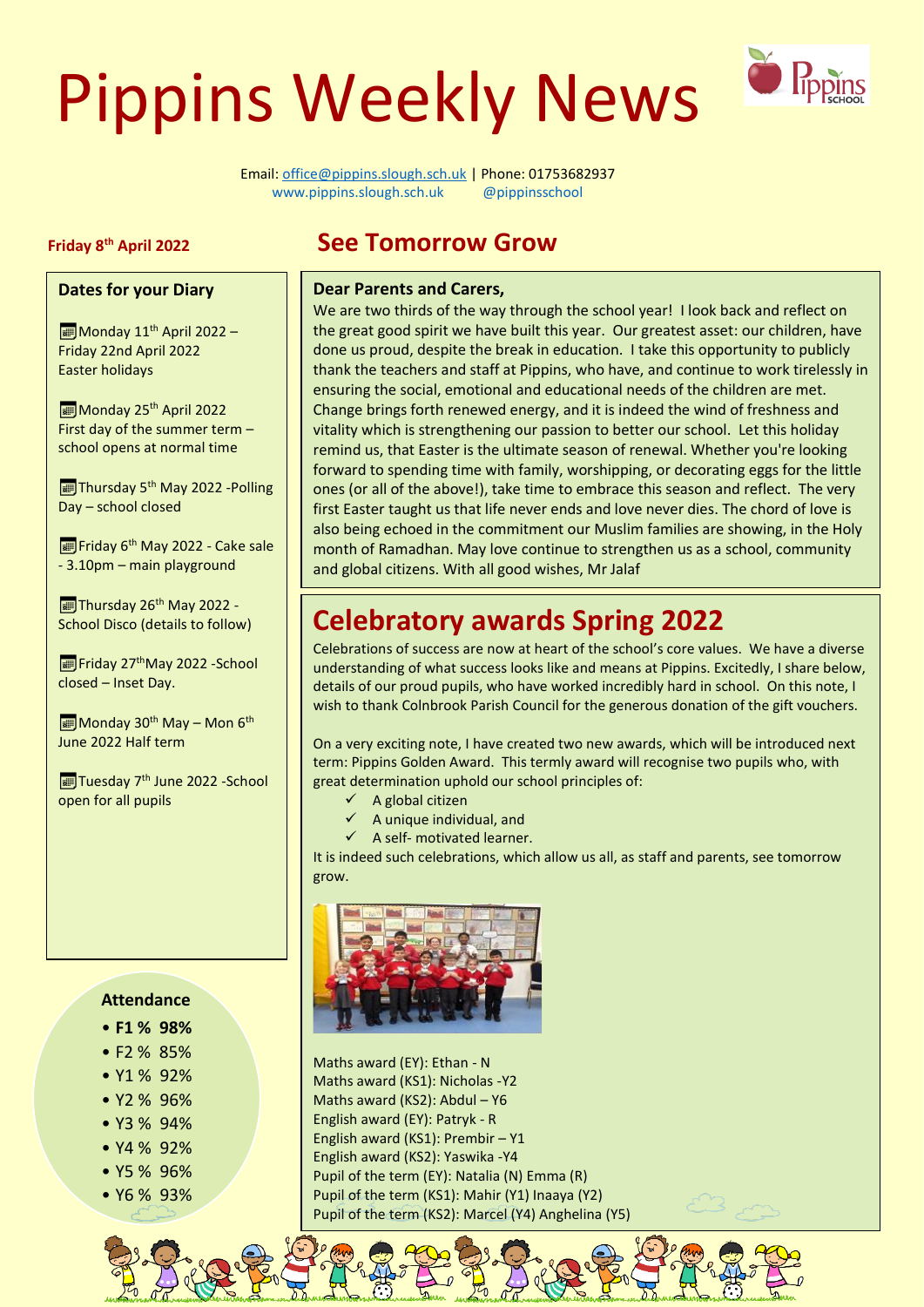#### **Reminders**

- School disco parents and children, we are now able to hold the postponed Halloween disco on Thursday 26<sup>th</sup> May  $\odot$  Details to follow, to all the parents who have already paid.
- We need more parents to join the PTA. Please let Preet Gill know if you are interested. She can be contacted on pgill@pippins.slough.sch.uk
- Mobile phones: only year 6 are allowed to bring mobile phones to school. They must be handed to the class teacher every morning, and collected at the end of the day.
- Your child has come home with an active walk to school card. Please tick off as many episodes of movement you undertake in the holidays. Please return the card to school for prizes!

# **Easter Bonnet Parade 2022**

The nursery and reception children celebrated Easter in style with a fantastic Easter Bonnet Parade on Thursday Morning. The children were set a challenge to create an Easter bonnet at home and we were astonished by the amazing creations when they arrived in school.

They received lots of claps and cheered as they paraded in each of the classrooms for all of the Pippins children and teachers to see. Mrs Bailey



We were very excited to welcome the children's families into school for our Easter Bonnet Parade followed by an Easter themed song time and a play in our new outdoor learning environment. The children were fantastic and we would like to thank all of our early years parents for going to such efforts to make the most amazing Easter bonnets. Happy Easter!